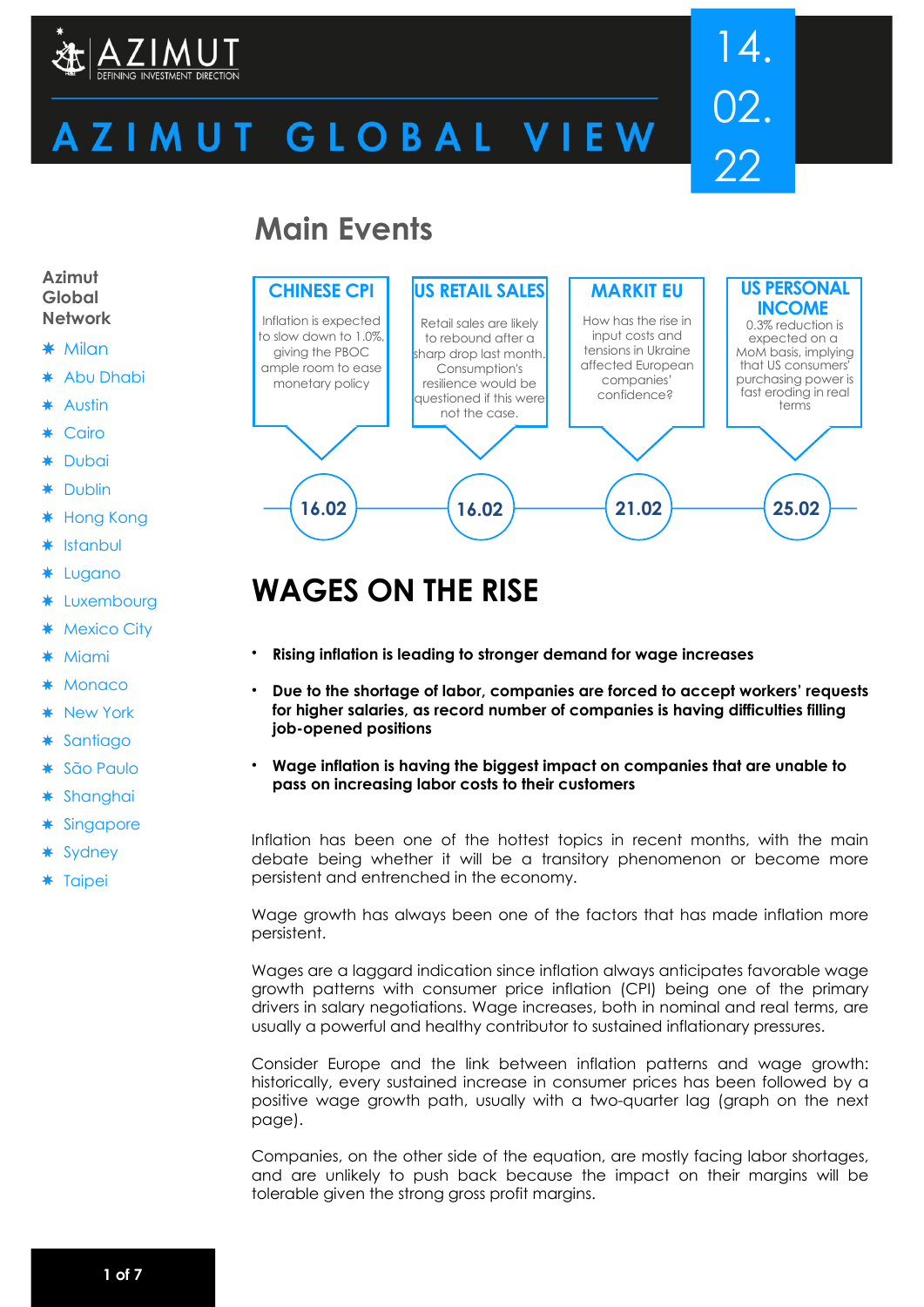



*Source: Eurostat, ING Research Source: Eurostat, ING Research*

According to recent surveys, several companies in the Eurozone, especially in the manufacturing and construction sectors, are mentioning labor shortages as a key factor limiting production. Aside from manufacturing sector, the hospitality, IT, and administrative support sectors are seeing the most worker shortages.

Moreover, despite the severe economic damage caused by the pandemic, most European countries are reporting higher levels of job vacancies than they were prior to the start of the pandemic (job vacancy is defined as a paid post that is newly created, unoccupied, or about to become vacant).



In the US, the labor conditions and wage increase pattern has become much more pronounced.

2020 was one the most extreme global employment shock ever experienced, notably in the USA. The USA, where social safety nets have traditionally been less important, the shock was met with unprecedented stimulus payments and unemployment assistance. The result was that a lot of workers, especially in the low-income cohort, were able to accumulate savings over this period and increase their leverage and ability to quit their jobs or ask for wage increases.

The rally of equity markets, which has historically represented a large portion of consumer savings, along with rising real estate prices, contributed to a widespread increase of consumer wealth among all income brackets. The positive change in net consumer wealth gave more negotiation power to the US workforce, regardless of the income bracket.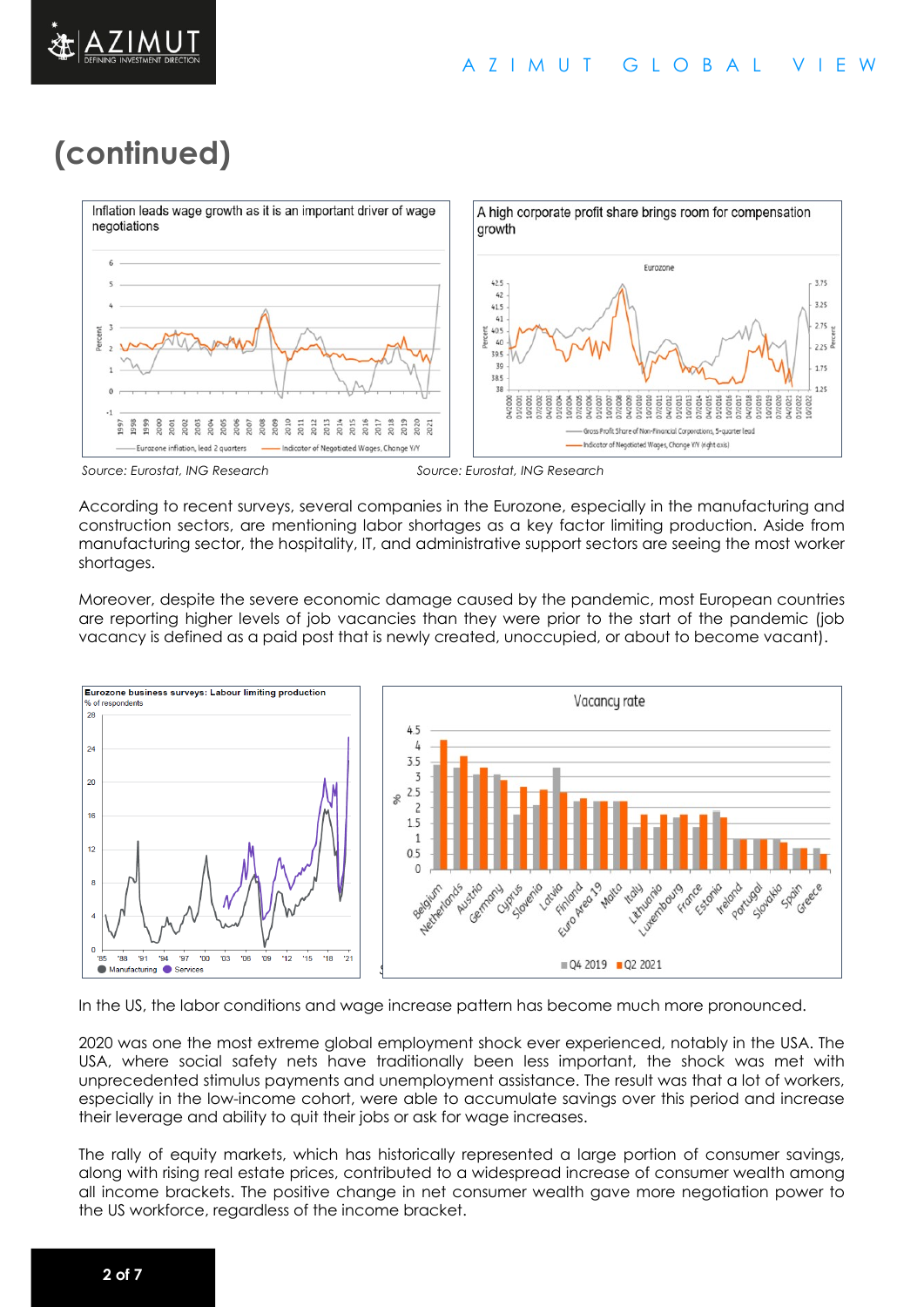# **(continued)**





*Source: US Federal Reserve, J.P. Morgan Asset Management Source: Bureau of Labor Statistics, Bloomberg*

Wage increases are usually common in period of huge gaps between nominal and real wages.

The year 2021 represents the perfect example of this, with Consumer Price Index surging to a level not seen in decades. Despite wage negotiations, this huge and rapid surge in CPI has led to a huge gap between nominal and real income growth.

This gap is the biggest determinant behind huge strikes that occurred across several industries in the US. The request has always been the same: higher wages.



*Source: Jefferies Source: Cornell University School of Industrial and Labor Relations*

*"Deere & Company just an example, with 10,000 of its unionized workers achieving a lot following a nearly month long strike. Aside from an immediate 10% pay rise and a generous increase in retirement benefits, the most significant detail is that, going forward, wages will be adjusted each quarter based on inflation. These cost-of-living adjustments were a major feature of the 1970s. (reworded from Greed&Fear). Source: Jefferies"*

On top of these chronic problems, the US economy is experiencing a problem that has rarely occurred before; the Great Resignation. The Great Resignation is a term coined by Anthony Klotz (a psychologist and professor at Texas A&M) and based on the rapid rise in voluntary turnover, caused by a variety of factors. Klotz highlights four drivers of The Great Resignation: 1) backlog of people who would have quit pre-pandemic, but had to postpone their plans, 2) burnout, 3) identity shifts, and 4) the work from home movement.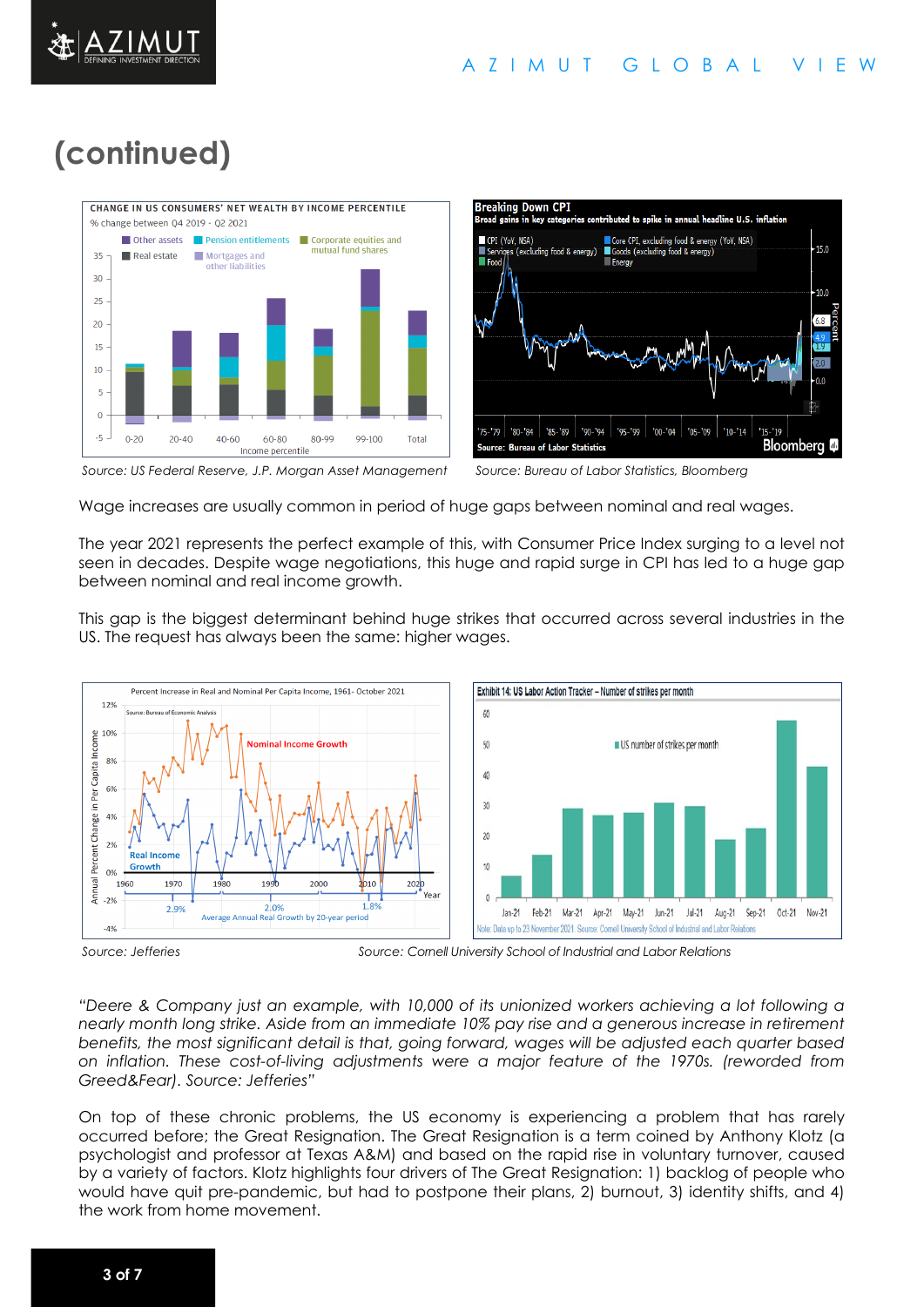

This phenomenon has led to rapid increase in voluntary resignation, as shown below. This phenomenon has also been helped by the rapid surge in net wealth, as shown before.





*Source: US Bureau of Labor Statistics, Jefferies Source: Bloomberg*

The graph on the right shows the natural result of the voluntary employment termination. A record number of USA small-mid cap companies (800 companies in the sample) is having difficulties filling job-open positions (blue line) in a context where the majority of companies that plan to raise wages (white line ) is at record-setting levels.

During the fourth quarter of 2021 reporting season, most CEOs rang the alarm about "wage inflation everywhere" in the US economy. Among them were David Solomon of Goldman Sachs and Jamie Dimon of JPM, both of whom have cast a shadow on profit margins in the coming years due to wage hikes.

Wage increases are particularly evident in the population's youngest group, as shown below (16-24y). The aggregate growth wage tracker by the Atlanta Fed (purple line) shows the strongest wage increase pressure since the early 2000s.

Labor shortages, both in Europe and across the Atlantic, increased retirements and decreased labor supply (with the consequent need to retain talent and pay them competitively), supply chain disruption and need to make the supply chain "shorter" (less reliance on low-income countries),

Robust economic growth, surging inflation and higher capital spending are all indicators that wage negotiations will continue into 2022, at least in the developed markets countries.

The big question remains as to how long companies could cope with higher input prices and labor costs without hurting profits and earnings.

*Materials, whose margins are under pressure.g* So far, the reporting season has revealed a divergence between companies in the IT, Communication services and Financials, which have been able to maintain strong gross profit margins, and those in the Industrials, energy, and

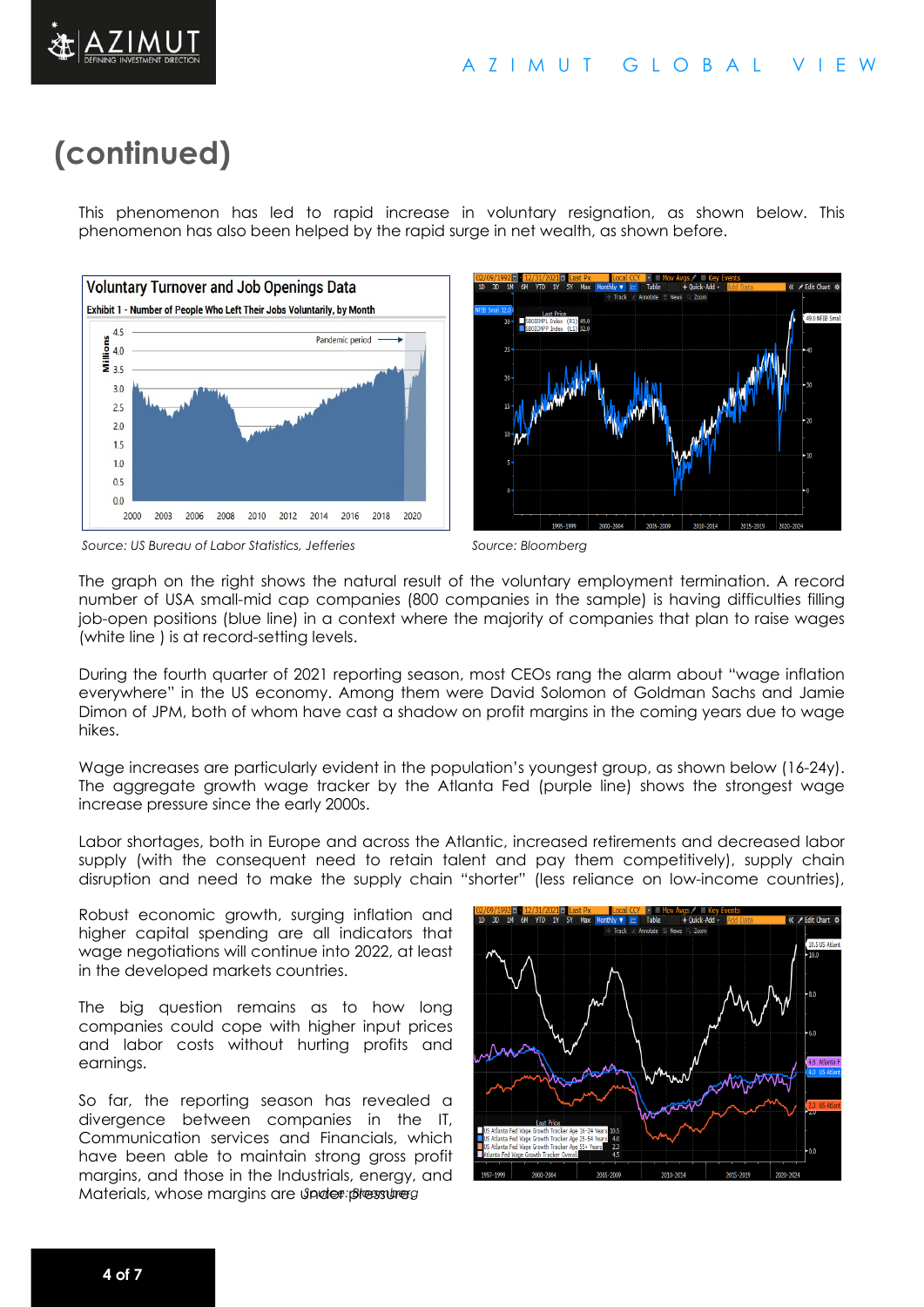

# **Asset Allocation View**

| <b>Equity</b>               |                  |              |                  |  |
|-----------------------------|------------------|--------------|------------------|--|
| <b>Developed Markets</b>    |                  |              | <b>Downgrade</b> |  |
| <b>Emerging Markets</b>     |                  |              |                  |  |
| <b>Fixed Income</b>         |                  |              |                  |  |
| Developed Markets Sovereign |                  |              | <b>Upgrade</b>   |  |
| Developed Markets Corporate |                  |              |                  |  |
| <b>Emerging Markets</b>     |                  |              |                  |  |
| <b>Commodities</b>          |                  |              |                  |  |
| <b>Currencies</b>           | Commentary below |              |                  |  |
|                             |                  | <b>UNDER</b> | NEUTRAL          |  |

## **Equity**

#### **Developed Markets**



We have reverted our recommendation on Developed Markets Equities back to **Neutral**. Following last week's upgrade, equity markets began to recover in line with expectations, but ECB's much more hawkish posture, the highest CPI print in the US in 40 years and the mounting tensions in Ukraine suggest that a more cautious view is now warranted. The expectation of several interest rate hikes by various central banks as well as the run-off on central banks' balance sheets may lead to lower multiples. Given the rising tensions in Ukraine, we'd prefer to downgrade Europe to neutral.

#### $\equiv$ **US Europe Japan**

### **Emerging Markets**

| <b>THE ALL AND STRAIT</b><br><b>UNDER</b><br>NEUTRAL | <b>OVER</b> | and China in particular. | We kept our <b>Neutral</b> recommendation unchanged on Emerging Markets<br>Equities. Emerging markets continue to show signs of resilience during this<br>volatile period, thanks to the much lower valuation of developing Nations<br>versus the developed ones. This is encouraging and reinforces the view that<br>emerging markets could represent one of the most interesting opportunities<br>in 2022. As a result, we continue to recommend gradually accumulating<br>them. Within the EM space, our preference remains for the Asian region, |  |
|------------------------------------------------------|-------------|--------------------------|------------------------------------------------------------------------------------------------------------------------------------------------------------------------------------------------------------------------------------------------------------------------------------------------------------------------------------------------------------------------------------------------------------------------------------------------------------------------------------------------------------------------------------------------------|--|
| Asia ex-Japan                                        |             | <b>EEMEA</b>             | <b>LATAM</b>                                                                                                                                                                                                                                                                                                                                                                                                                                                                                                                                         |  |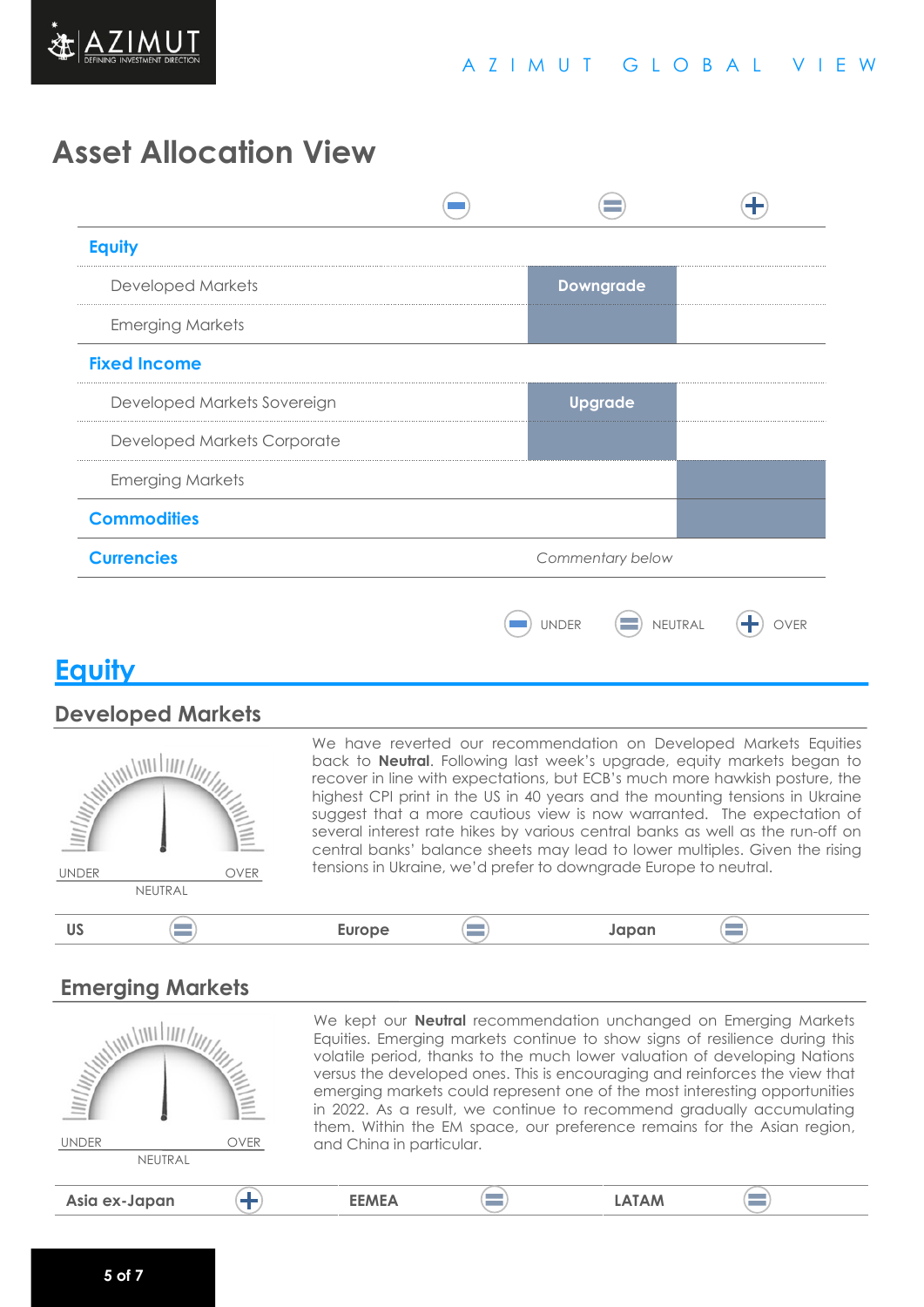

#### A Z I M U T G L O B A L V I E W

# **Fixed Income**

## **Developed Markets Sovereign**

## **Developed Markets Corporate**

| Ш/III;               | We maintained our Neutral recommendation on Developed Markets<br>Corporates. The recent widening of both investment grade and high yield<br>bonds spreads is not considered extended enough to merit an upgrade.<br>Corporate bonds in developed markets are anticipated to continue to be<br>pressured by a faster-than-expected tapering and a more consistent pace of<br>rate hikes. Furthermore, we are starting to see outflows from fixed income funds<br>and ETFs, which could lead to additional pressure on the asset class. We |
|----------------------|------------------------------------------------------------------------------------------------------------------------------------------------------------------------------------------------------------------------------------------------------------------------------------------------------------------------------------------------------------------------------------------------------------------------------------------------------------------------------------------------------------------------------------------|
| OVER<br><b>UNDER</b> | continue to recommend taking a cautious stance on the asset class and<br>favoring strategies that actively manage the duration and/or are focused on                                                                                                                                                                                                                                                                                                                                                                                     |
| NEUTRAL              | short maturities.                                                                                                                                                                                                                                                                                                                                                                                                                                                                                                                        |
| <b>IG Europe</b>     | <b>HY US</b><br><b>IG US</b><br><b>HY Europe</b>                                                                                                                                                                                                                                                                                                                                                                                                                                                                                         |

## **Emerging Markets**

| <b>Commodities</b>                                                               |                                                                                                                                                                                                                                                                                                                                                                                                                                                                              |  |  |
|----------------------------------------------------------------------------------|------------------------------------------------------------------------------------------------------------------------------------------------------------------------------------------------------------------------------------------------------------------------------------------------------------------------------------------------------------------------------------------------------------------------------------------------------------------------------|--|--|
| $\frac{\ f\ _{\mathcal{U}}}{\ f\ _{\mathcal{U}}}\ f\ _{\mathcal{U}}$<br>$\equiv$ | We kept our <b>Slightly Positive</b> view on the Commodities. We continue to<br>prefer precious metals, given that the real rates are still deeply negative<br>and have lagged other commodities. Additionally, precious metals are<br>one of the few asset classes that may serve as a hedge in the event of a<br>market turbulence or geopolitical crisis, or as an inflation hedge if inflation<br>is not temporary. We have maintained a more cautious view on the other |  |  |
| OVER<br><b>UNDER</b>                                                             | commodities.                                                                                                                                                                                                                                                                                                                                                                                                                                                                 |  |  |
| NEUTRAL                                                                          |                                                                                                                                                                                                                                                                                                                                                                                                                                                                              |  |  |
| <b>Precious</b>                                                                  | <b>Industrial</b><br><b>Agricultural</b><br><b>Energy</b>                                                                                                                                                                                                                                                                                                                                                                                                                    |  |  |